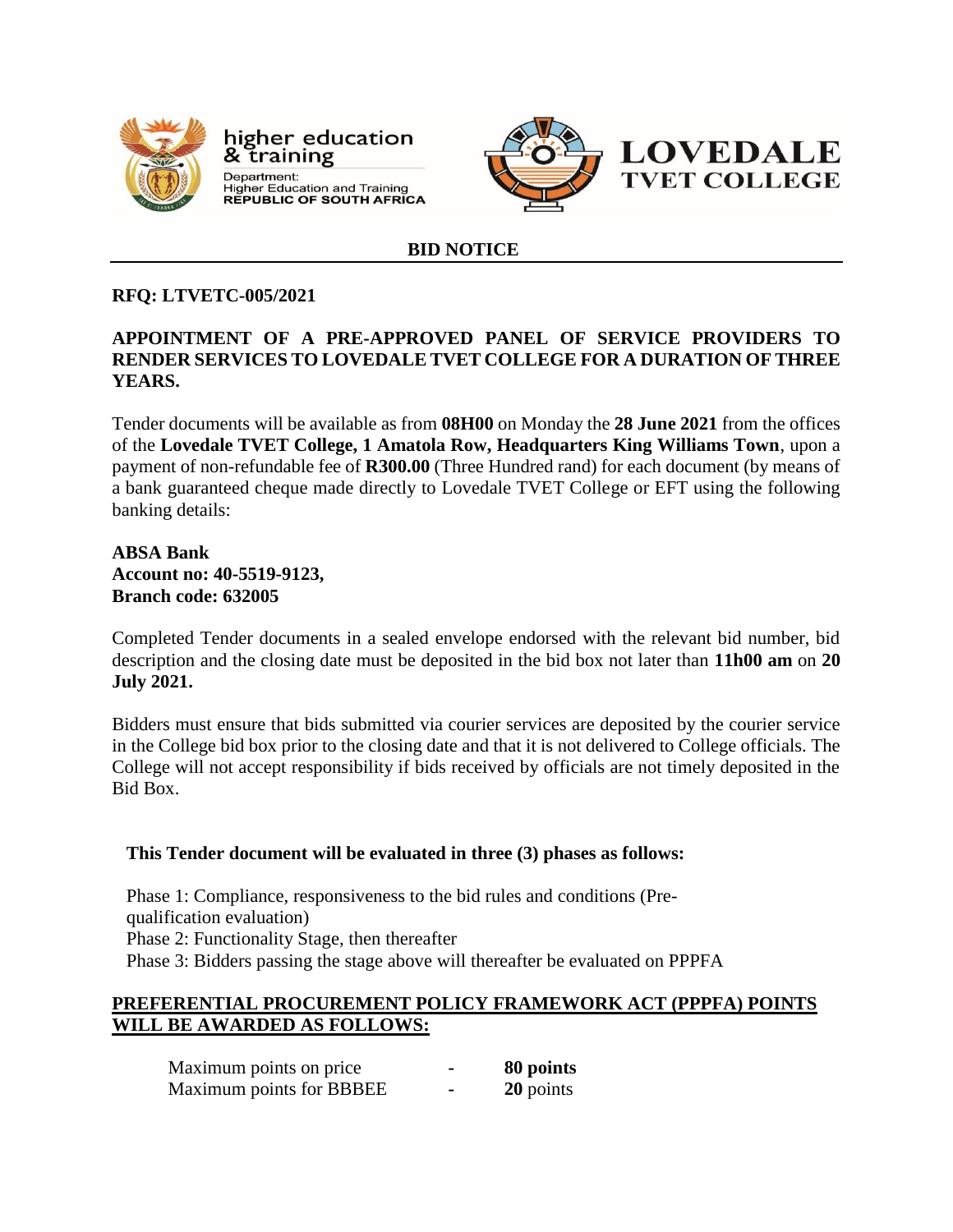# **TOTAL - 100 points**

# **STAGE 2: FUNCTIONALITY EVALUATION**

Bids will be evaluated based on the functionality as detailed on below table**:**

| <b>Criteria</b>                                                      | <b>Guidelines for Criteria Application</b> | <b>Points</b> |
|----------------------------------------------------------------------|--------------------------------------------|---------------|
| (1) Institutional Capacity                                           |                                            | 10            |
| (2) Service Team                                                     |                                            | 45            |
| (3) Methodology                                                      |                                            | 45            |
| <b>Maximum Total Score for functionality assessment</b>              |                                            | 100           |
| Minimum number of total points required for functionality evaluation |                                            | 60            |

## **ENQUIRIES WITH REGARD TO THIS ADVERT MAY BE DIRECTED to**

SCM SPECIFIC ENQUIRIES Enquires: **Mr M Gantsho** Email Address: mqokeleli.gantsho@lovedale.org.za Tel No: **087 238 2223**

TECHNICAL /PROJECT SPECIFIC ENQUIRIES Enquires: **Ms M Mili** Email Address: mandilakhe.mili@lovedale.org.za Tel No: **087 238 2223**

# **BID DESCRIPTION**: **PANEL OF SERVICE PROVIDERS FOR A PERIOD OF 36 MONTHS AS AND WHEN REQUIRED COMMODITY LIST.**

| <b>ITEMS</b>   |                                             |
|----------------|---------------------------------------------|
| N <sub>O</sub> | <b>DESCRIPTION</b>                          |
| 1.             | <b>Travel Agency Services</b>               |
| $\overline{2}$ | <b>Accommodation Services</b>               |
| 3.             | <b>Catering Services</b>                    |
| 4.             | Supply and Delivering of Cleaning Materials |
| 5.             | Supply and Delivering of Stationery         |
| 6.             | <b>Gardening Services</b>                   |
| 7.             | <b>Plumbing Services</b>                    |